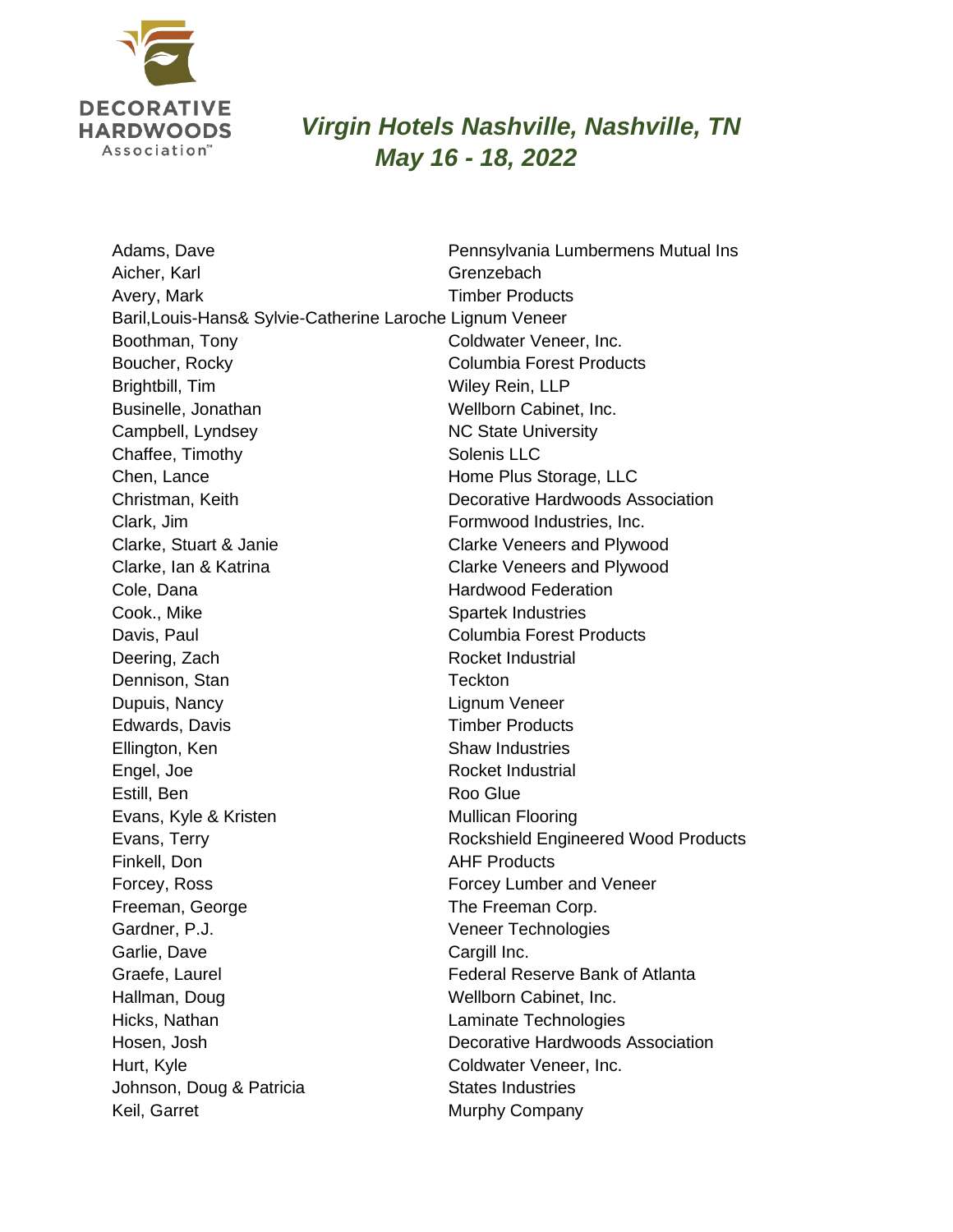Knapp, Mike & Stephanie les boises La Fleur Inc. Knowles, Chris Timber Products Kurle, Todd Raute Larouche, Guillaume Mercier Wood Flooring Lecomte, Bob Roo Glue Leonard, Steve **Roo** Glue Long, Bill Altec Lucius, Pete **Laminate Technologies** Lupton, Paul **Altec** Lynch, Pat & Amy Timber Products Male, Rowdy **Timber Products** Manthei, Jeremy **Manthei Veneer** Martin, Jim Marwood Veneer Martin, Michael NWFA McCann, Anna **Merritt Machinery** McClure, Allan & Darla **Altec** Miller, Jason Commonwealth Plywood Murphy Jr., John & Andrea Murphy Company Natz, Betsy **KCMA** Newburger, Bronson Clarke Veneers and Plywood Ostrander, Terry Timber Products Pacheco, Danny **Commonwealth Plywood** Poland, Neil & Beth Mullican Flooring Powell, Alicia **Timber Products** Pray, Greg Columbia Forest Products Ramirez, Andrew Specialty Organics, Inc. Reddy, Vijay **Danzer Veneer Americas** Roach, Dan McCathay Timber Roach, Ken McCathay Timber Robertson, Kelly **Roseburg Forest Products** Rogers, Nick Great Lakes Veneer Rowe, David **Franklin** International Ruzicka, Blair Nest Fraser Schmidt, Ron Stiles Machinery Schroeder, Jaye Franklin International Seruto, Joseph & Nancy Specialty Organics, Inc. Simon, Greg Veneer Technologies Smith, Matt Manthei Veneer Taylor, Mike & Brooke States Industries Thayer, Mark Spartek Industries Tomaszewski, Don & Barb Besse Forest Products Tremblay, Karyne **Mercier Wood Flooring** Upton, Herb Shaw Floors

Mentel, Eva Decorative Hardwoods Association